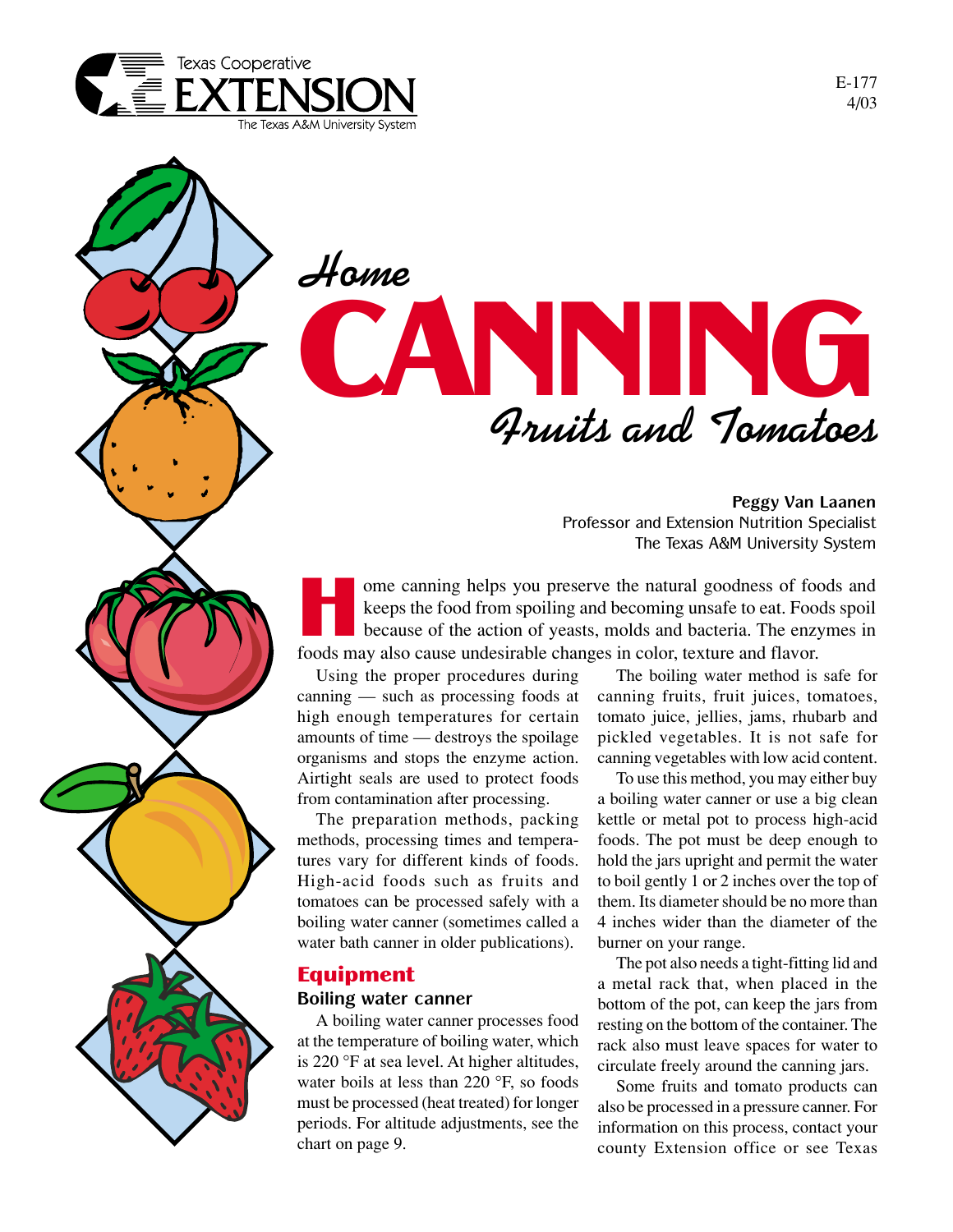Cooperative Extension publication B-6117, *Canning Vegetables at Home.*

#### Jars and lids

Use only standard-make jars specifically designed for home canning. Check the tops of the jars for cracks, chips and dents, and discard those with defects that would prevent an airtight seal.

Wash the jars in hot, soapy water and rinse them well. You do not need to sterilize the jars if the foods placed in them will be processed for 10 minutes or more. However, to help prevent jar breakage, keep the jars hot until they are filled and placed in the canner. You can do this by washing them in the dishwasher and keeping them hot or placing them in the water heating in the canner.

Use a two-piece, self-sealing metal disk or lid and a screw-on closing ring. The lid seals itself as the jar cools after processing. The top of the jar must have a smooth edge to make a seal. Although the metal disk or lid can be used only once, the screw-on ring may be used more often if it is not rusty or dented.

Before using self-sealing lids, pretreat them according to the manufacturer's directions, which are included on the lid packaging.

## Jar packing and processing methods

#### **Packing methods**

Two types of pack may be used, depending on the characteristics of the food:

**Hot pack:** Some foods are preheated in a pan before being packed into containers for processing. This is known as precooking. Hot-pack foods can be packed fairly loosely because some shrinkage has occurred during preheating. Use a slotted spoon to spoon preheated foods into hot jars.

**Raw pack:** Some foods can be packed raw into the hot jar. Boiling liquid is added and the jar is closed and processed. This method requires less time but is not appropriate for all foods. It may cause some foods to float upward after processing, leaving a large amount of liquid near the bottom of the jar.

## Processing foods using boiling water canners

Prepare and pack the foods according to the instructions given for each food product. Use enough boiling liquid to fill in around the food in the jar and to cover the food. Remove any air bubbles in the liquid by running a nonmetallic



**Boiling water canner**

spatula down the sides of the jar between the food and the jar to release the bubbles.

Check the amount of headspace (the space between the food and the top of the jar) recommended for each food. It is important to leave the proper amount of headspace to secure a good seal and to prevent foods from bubbling out of the container during processing.

After filling the jars, wipe off the rims with a clean, damp paper towel. Use lids that have been pretreated according to the package directions. Before processing, add the screw-on rings and tighten them according to the manufacturer's instructions.

Place the closed jars of food in the canner. To process high acid foods, use a boiling water canner. For successful boiling water canning, follow these steps:

- 1. Fill the canner half full with clean, warm water as you start preparing the food to be canned.
- 2. Place the canner on the burner and preheat the water to 140 °F for raw-packed foods and to 180 °F for hot-packed foods.
- 3. While the water in the canner is heating, prepare the food and liquids for canning in the jars. Keep the jars hot before filling by placing them in the heated water in the canner.
- 4. Once you have prepared the cooking syrup or liquid and the foods according to the directions, fill the jars according to the instructions for that food.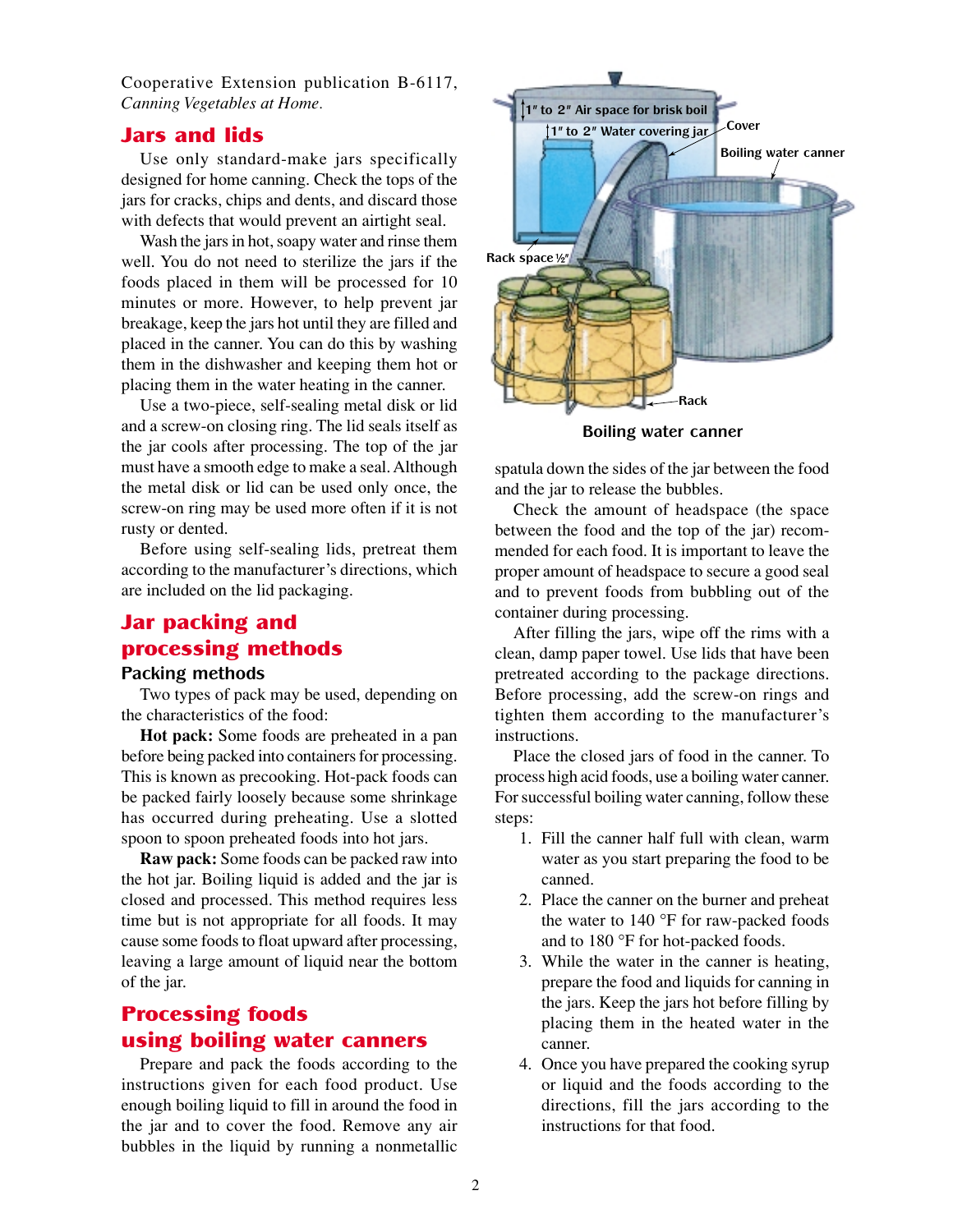- 5. Once the jars are filled except for the recommended headspace, wipe the rims with a clean, damp paper towel. Cap the jars with the pretreated lids and rings.
- 6. Use a jar lifter to load the filled jars, fitted with lids, into the canner one at a time. Do not allow the jars to touch each other or the bottom of the canner.
- 7. If needed, add more boiling water to the canner so the water level is at least 1 inch above the jar tops. If the process times are more than 30 minutes, the water level should be 2 inches above the jars.
- 8. Turn the heat to its highest setting, cover the canner with its lid, and heat until the water boils vigorously.
- 9. After the water is boiling, set a timer for the number of minutes required to process the food. The processing time starts when all the jars are in the canner and the water in the canner is boiling.
- 10. Keep the canner covered for the process time. Adjust the heat to keep the water at a gentle but complete boil for the entire process time.
- 11. If needed, add more boiling water during the process to keep the water level above the jar tops. You can keep an extra pan or kettle of boiling water heating in case you need to add more water to the canner. Use only boiling water.

**If the water stops boiling at any time during the process, turn the heat on its highest setting, bring the water back to a vigorous boil, and restart the timing process using the total original process time.**

- 12. When the jars have been processed in boiling water for the recommended time, turn off the heat and remove the canner lid.
- 13. Using a jar lifter, remove the jars one at a time, being careful not to tilt them. Carefully place them directly onto a towel or cake cooling rack, leaving at least 1 inch of space between the jars during cooling. To avoid breakage, avoid placing the jars on a cold surface or in a cold draft.
- 14. Let the jars sit undisturbed while they cool, from 12 to 24 hours. Do not tighten the ring bands on the lids or push down on the center of the flat metal lid until the jar is completely cooled. A popping noise may sound when the jars seal.

# **Checking jars after processing**

When the canned product is thoroughly cool, remove the screw-on ring, if possible, without forcing it.

If the ring sticks, cover it with a hot, damp cloth for a minute or two to loosen it. To test the seal, tap the lid with a spoon or fork. If the seal is good, there will be a clear ringing sound. If the seal is poor, there will be a dull thud. Press the center of the lid. If it is down and will not move when pushed, the jar is sealed. If the products are not sealed and you discover this within 24 hours after processing, you may save them by:

- Refrigerating or freezing the food and using it within a reasonable storage period for the type of cold storage.
- Reprocessing the food by removing it from the unsealed jars, reheating and replacing it in clean, hot jars with new pretreated lids. Reprocess it using the same amount of time as used originally. Although the product may be overprocessed, it should be safe if it is properly sealed after reprocessing.

Once the foods are properly processed and sealed, label the sealed jars with the contents and date. For best quality, store the canned foods in a cool, dry place away from direct light. When properly stored, canned foods should retain the best quality for about 1 year.

Before eating any canned products, always check them for signs of spoilage. A bulging lid or a leaking jar could mean spoilage. Spurting liquid, off-odor, mold or floating bubbles could also be signs of spoilage. Do not eat these foods. Discard them properly. It is better to be safe than sorry.

## General preparations for canning fruits

**Selection and preparation:** Use only fresh, ripe fruit. Do not use fruit if it is badly bruised or moldy. Prepare it according to the instructions for individual fruits as listed in this publication.

To can fruits, you will need some type of liquid — water, juice or a sweetened syrup. Select the type of liquid based on your preference. If needed, use an anti-darkening treatment for light-colored fruit.

**Selecting and preparing a canning liquid:** Canning fruit in a sweet syrup helps the product retain its flavor, color and shape. However, it is not necessary for safety if the food is processed properly.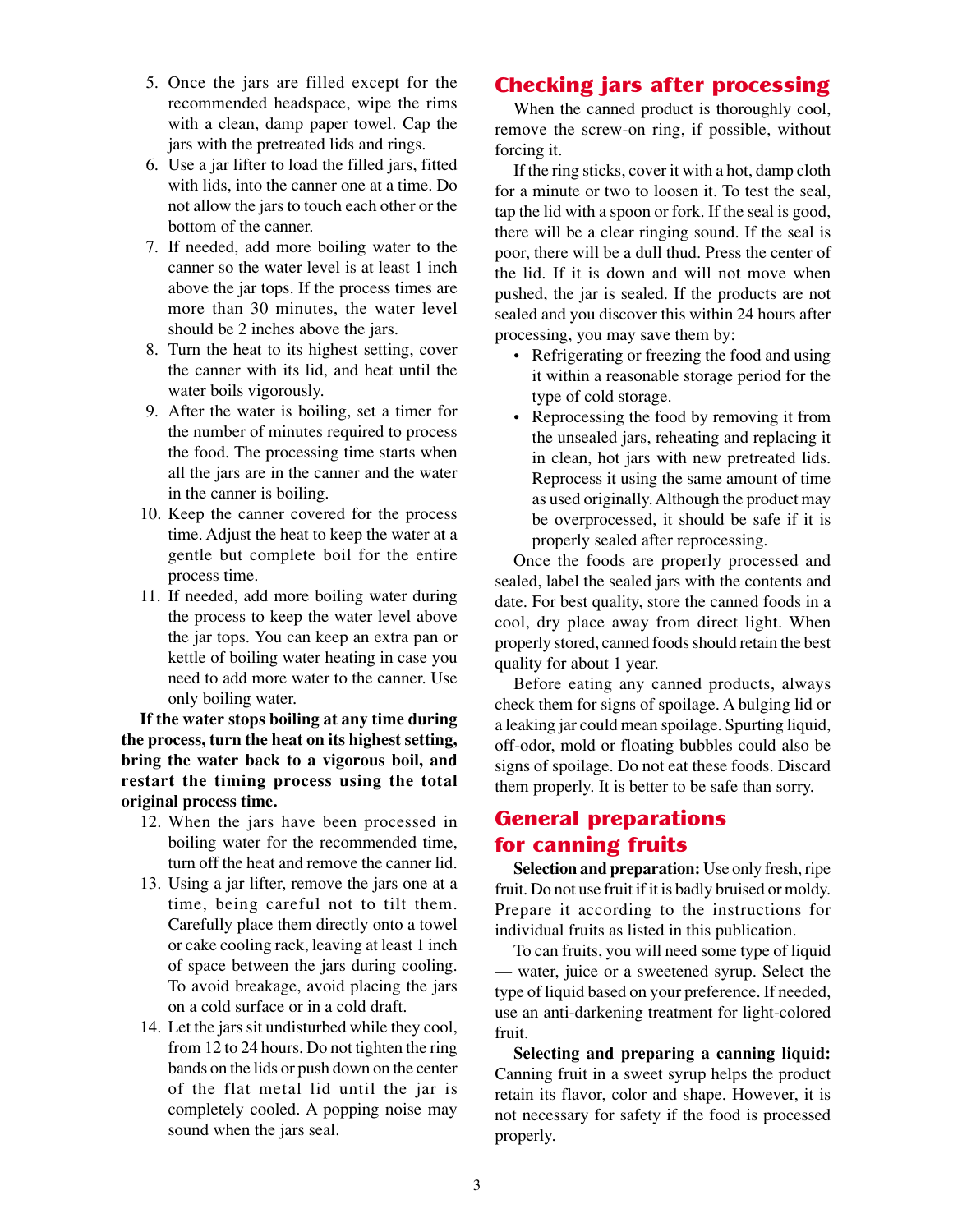Below are guidelines for preparing and using canning syrups for different types of fruit. Included are instructions for five types of syrups, in which the sugar content in each type is increased by about 10 percent. The "very light" syrup is similar in sweetness to the natural sugar content of many fruits.

**Preparing sweetened syrups:** Heat the water and sugar together; bring them to a boil. For raw pack, pour the hot syrup over the raw fruits in jars. For hot pack, after bringing water and sugar to boil, add the fruit, reheat it to boiling and fill it into jars immediately.

Because artificial sweeteners do not hold up well during heat processing, it is best to add them just before serving canned fruit, not before processing.

**Using liquids other than sweet syrup:** Commercial unsweetened juices such as apple, pineapple or white grape juice can be used as purchased or diluted with water to substitute for a sugar syrup pack. You can also extract juice from the fruit being canned to use as the canning liquid.

To extract the juice, thoroughly crush ripe, sound fruit. Heat it to a simmer over low heat. Strain it using cheesecloth or jelly bag. Keep any canning liquid hot until use in raw or hot pack method.

**Preventing fruits from darkening:** Many light-colored fruits, such as apples, apricots, pears, peaches and nectarines, may turn brown when peeled and exposed to air because of a natural process called enzymatic browning. To prevent this natural darkening process when preparing these fruits for canning, use an anti-darkening solution. While preparing peeled fruits or fruit pieces, hold them in a solution of 3 grams (3,000 milligrams) of ascorbic acid dissolved in a gallon of cold water.

You can buy ascorbic acid (also known as vitamin C) from commercial sources in various forms:

- **Pure powdered form:** This is sometimes available in the canning supplies section of supermarkets or pharmacies. One teaspoon of pure ascorbic acid powder equals 3,000 milligrams of ascorbic acid. Use 1 teaspoon per gallon of water as the treatment solution in which to hold peeled products before canning.
- **Vitamin C tablets:** These are economical and available year-round. Finely crush and dissolve necessary number of tablets per gallon of water to use as the treatment solution. Determine the number of tablets to use based on number of milligrams of ascorbic acid per tablet. For a more pure

| <b>Preparing and Using Syrups — Measures of Water and Sugar</b> |                                       |                      |                                          |                      |                                          |                                                                                                 |  |  |  |
|-----------------------------------------------------------------|---------------------------------------|----------------------|------------------------------------------|----------------------|------------------------------------------|-------------------------------------------------------------------------------------------------|--|--|--|
| Syrup<br>type                                                   | Approximate<br>percentage<br>of sugar | <b>Cups</b><br>water | For 9-pint load*<br><b>Cups</b><br>sugar | <b>Cups</b><br>water | For 7-quart load<br><b>Cups</b><br>sugar | <b>Fruits commonly</b><br>packed in syrup**                                                     |  |  |  |
| Very light                                                      | 10                                    | 6 $1/2$              | 3/4                                      | $10 \frac{1}{2}$     | $1 \frac{1}{4}$                          | Approximates the natural sugar<br>level in most fruits and adds the<br>fewest calories.         |  |  |  |
| Light                                                           | 20                                    | $5 \frac{3}{4}$      | $1 \frac{1}{2}$                          | 9                    | $2 \frac{1}{4}$                          | Very sweet fruit. Try a small<br>amount the first time to see if<br>your family likes it.       |  |  |  |
| Medium                                                          | 30                                    | $5 \frac{1}{4}$      | $2 \frac{1}{4}$                          | $8 \frac{1}{4}$      | $3 \frac{3}{4}$                          | Sweet apples, sweet cherries,<br>berries, grapes.                                               |  |  |  |
| Heavy                                                           | 40                                    | 5                    | $\frac{3}{3}$ $\frac{1}{4}$              | 73/4                 | $5 \frac{1}{4}$                          | Tart apples, apricots, sour<br>cherries, gooseberries,<br>nectarines, peaches, pears,<br>plums. |  |  |  |
| Very heavy                                                      | 50                                    | 4 $1/4$              | 4 $1/4$                                  | 6 $1/2$              | 63/4                                     | Very sour fruit. Try a small<br>amount the first time to see if<br>your family likes it.        |  |  |  |

\* This amount is also adequate for a 4-quart load.

\*\* Many fruits that are typically packed in heavy syrup taste good when packed in lighter syrups. Try lighter syrups — they contain fewer calories from added sugar.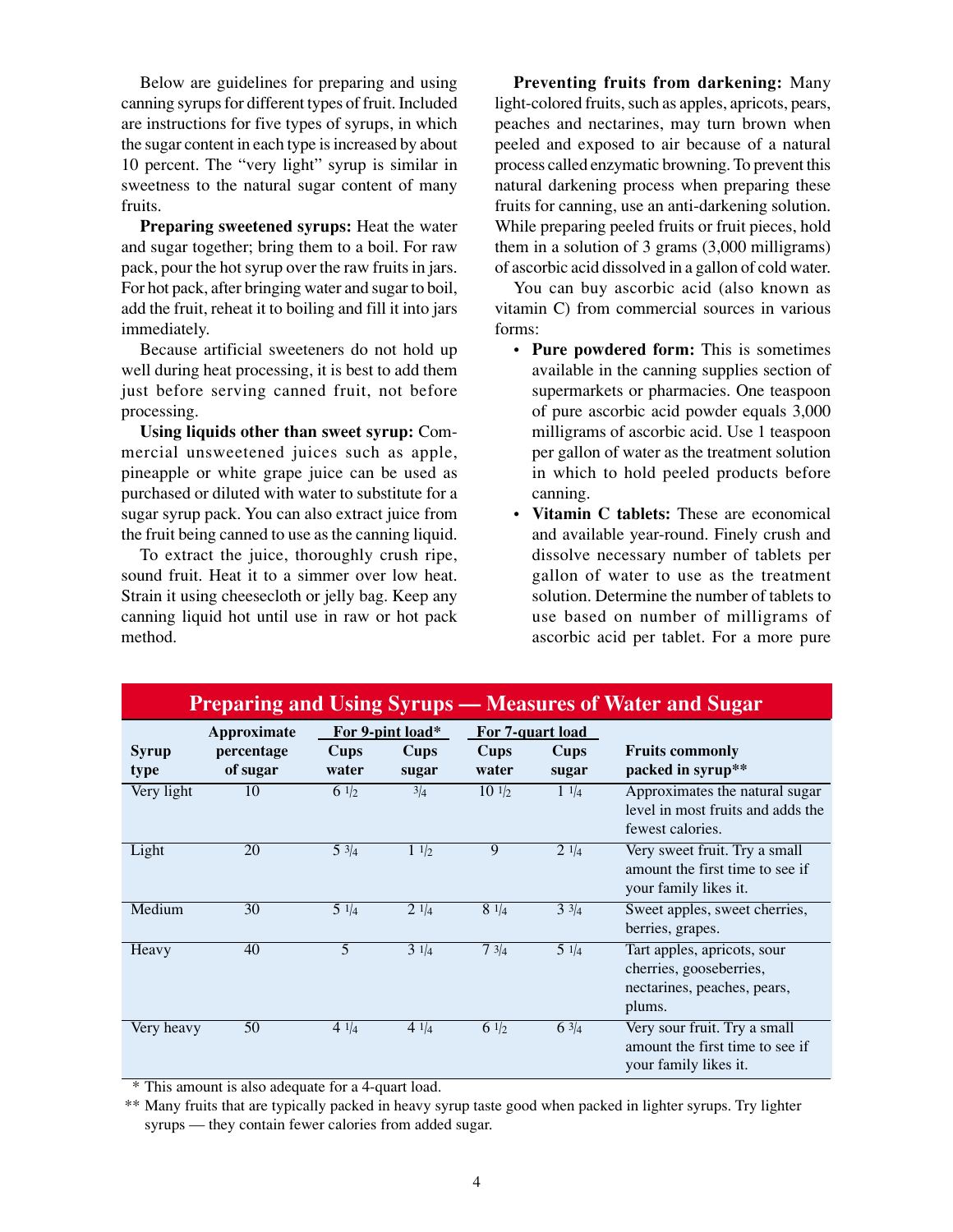ascorbic acid solution, buy tablets with fewer additives or coloring ingredients.

• **Commercially prepared mixes of ascorbic acid and citric acid:** Citric acid powder is sold in supermarkets but is less effective in controlling enzymatic browning than is pure ascorbic acid. If you choose one of these mixtures, follow the manufacturer's directions on the package.

## **Processing specific** fruit products

 First read all the instructions. Then prepare the packing syrup, liquid or juice before preparing the fruit, especially if the fruit requires an antidarkening treatment.

The processing times for various products at sea level and various altitudes above it are listed in a chart on page 9.

#### **Apples**

**Preparation:** Wash, peel and core the apples; cut them into slices. Use an anti-darkening treatment to prevent discoloration. Then drain.

**Hot pack:** Boil the apples in syrup or water for 5 minutes, stirring as needed to prevent burning. Pack the hot fruit in hot jars, leaving  $1/2$  inch of headspace. Cover it with hot syrup or water, leaving 1/2 inch of headspace. Adjust the lids and process.

#### **Applesauce**

**Preparation:** Wash, peel and core the apples. Cut them into small pieces and use the antidarkening instructions to pretreat them to prevent discoloration.

Add 1 cup of boiling water to each gallon of apples. Cover the kettle and cook them for about 20 minutes, stirring as needed to prevent burning. Press them through a sieve or food mill. Add the sugar (about  $1/8$  cup per quart) and spices according to taste and heat to boiling.

**Hot pack:** Pack the hot fruit product into jars, leaving 1/2 inch of headspace. Adjust the lids and process.

#### **Apricots**

Follow the instructions for peaches. Peeling may be omitted.

#### **Berries (except strawberries)**

**Preparation:** Discard soft or moldy berries. Crush the smaller imperfect berries for juice. Berries may be canned in water, juice or syrup. Wash 1 or 2 quarts of berries at a time.

**Hot pack:** This method is used for blueberries, currants, elderberries, gooseberries and huckleberries. Heat about 1 gallon of water for each pound of berries. Blanch the berries in boiling water for 30 seconds and drain them. Put  $1/2$  cup of hot syrup, juice or water into each hot jar. Then pack the hot berries into the jars, leaving  $1/2$  inch of headspace.

Continue to fill the jars with hot syrup, juice or water, leaving  $1/2$  inch of headspace. Adjust the lids and process.

#### **Cherries (sweet or sour)**

**Preparation:** Remove the stems and wash the cherries. Remove the pits, if desired. If pitted, use an anti-darkening treatment to prevent stem-end discoloration. If not pitted, prick the skins on opposite sides to prevent splitting. Cherries may be canned in water, apple juice, white grape juice or syrup. Remove the cherries from the anti-darkening treatment solution, if used, and drain them.

**Hot pack:** In a large saucepan, add the cherries and  $1/2$  cup of water, juice or syrup for each quart of fruit. Bring the mixture to a boil. Fill the hot jars with cherries and cooking liquid, leaving  $1/2$ inch of headspace. Adjust the lids and process.

**Raw pack:** Add  $1/2$  cup of hot water, juice or syrup to each hot jar. Fill the jars with the drained cherries, shaking down gently as you fill, to leave about 1/2 inch of headspace. Add more hot liquid, leaving 1/2 inch of headspace. Adjust the lids and process.

#### **Figs**

**Preparation:** Use firm, ripe, uncracked figs. Wash the figs throughly and drain them. Do not remove the stems or peels. Cover with water and boil 2 minutes. Drain.

**Hot pack:** Gently boil the figs in light syrup for 5 minutes. Add to the hot jars 2 tablespoons of bottled lemon juice per quart, or 1 tablespoon per pint. (Or add  $1/2$  teaspoon of citric acid per quart or 1/4 teaspoon per pint jar for acidification.)

Fill the hot jars with the hot figs, leaving  $1/2$ inch of headspace. Add the cooking syrup to the jars, leaving  $1/2$  inch of headspace. Adjust the lids and process.

#### **Fruit puree**

#### **(Peach, apricot and pear)**

**Preparation:** Stem, wash, drain, peel and remove the seeds and pits from the fruit. Measure the fruit into a large saucepan, crushing the fruit slightly if desired.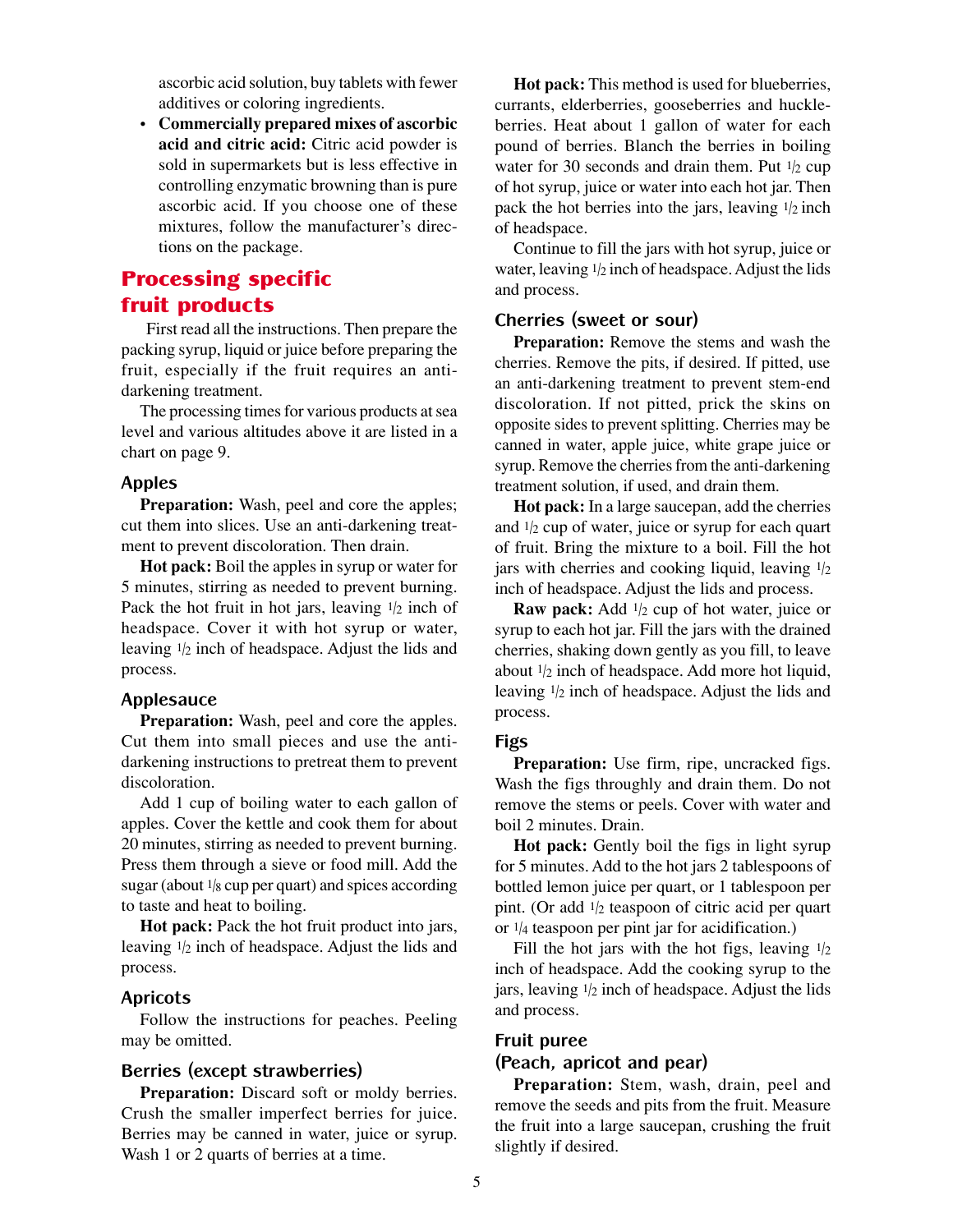**Hot pack:** In a saucepan, add 1 cup of hot water for each quart of fruit. Cook it slowly until the fruit is soft, stirring frequently. Press it through sieve or food mill. If desired for flavor, add sugar to taste. Reheat the pulp to a boil or until the sugar dissolves, if added. Pack the hot puree into hot jars, leaving 1/4 inch of headspace. Adjust the lids and process.

#### **Grapefruit and Orange sections**

**Note:** Canned oranges taste best if they are canned with another fruit. Orange sections are best if canned with equal parts of grapefruit.

**Preparation:** With a sharp knife, cut slices from both ends of the unpeeled fruit, cutting into the flesh or segment. Then remove the rest of the peel and the white membrane in wide slices, cutting from one end to another. To prevent a bitter taste, remove all the white tissue. Run the blade of a paring knife between the segments and separate them from the rest of the membrane.

**Raw pack:** Fruit may be packed in water, citrus juice or selection of syrup (very light, light or medium — bring it to a boil). Fill the hot jars with fruit sections and selected liquid (hot water, juice or syrup), leaving 1/2 inch of headspace. Adjust the lids and process.

#### **Mangoes, green**

**Preparation:** Select green, nonfibrous fruit. Caution: Handling green mangoes may irritate the skin of some people. A precaution is to wear plastic gloves while working with raw, green mango. Peel and slice the mangoes.

**Raw pack:** Place the peeled slices in hot (light or medium) syrup and bring them to a boil. Cook 2 minutes. Pack the hot fruit into hot jars, leaving  $1/2$  inch headspace. Fill the jars with hot liquid, leaving 1/2 inch of headspace. Adjust the lids and process.

#### **Nectarines**

Follow the instructions for peaches.

#### **Papaya**

**Preparation:** Peel firm, ripe fruit and remove the seeds. Cut the fruit into cubes.

**Hot pack:** Prepare medium or heavy syrup. Add 1/4 cup of lemon juice to each quart of syrup. Cook the papaya gently in hot (medium or heavy) syrup for 2 to 3 minutes. Pack the hot fruit into hot jars, leaving 1/2 inch of headspace. Add boiling cooking syrup to fill jar, leaving  $1/2$  inch of headspace. Adjust the lids and process.

#### **Peaches**

**Preparation:** Peel or place fully ripe, firm fruits in a wire basket or cheesecloth and lower them into boiling water for 30 to 60 seconds or until the skins loosen. Plunge them into cold water quickly. Slip off the skins. Cut the fruit into halves and remove the seeds. Slice the fruit, if desired. To prevent darkening, use an anti-darkening treatment while preparing. Drain the anti-darkening solution from the cut and peeled fruit.

**Hot pack:** In a large saucepan, place the drained fruit in hot-prepared, very light, light or medium syrup, selected juice (apple or white grape) or water and bring it to a boil. Fill the hot jars with hot fruit, leaving  $1/2$  inch of headspace. Pack the fruit halves in jars with the cut side down. Add the hot cooking liquid to the jars, leaving  $1/2$  inch of headspace. Adjust the lids and process.

**Raw pack:** Pack the raw fruit into hot jars, leaving 1/2 inch of headspace. Fill jars with hot liquid, leaving 1/2 inch of headspace. Adjust the lids and process. Note: Raw packs usually make poor-quality peaches.

#### **Pears**

**Preparation:** Can only ripe, mellow pears. Wash, peel, core and cut the fruit in halves. A melon baller or metal measuring spoon is suitable for coring pears. To prevent discoloration, use an antidarkening treatment. Drain the anti-darkening treatment from the cut and peeled fruit.

**Hot pack:** In a large saucepan, place the drained fruit in the prepared syrup or in hot apple juice, white grape juice or water. Boil the drained pears for 5 minutes in the selected liquid. Fill the hot jars with hot fruit, leaving  $1/2$  inch of headspace. Add the cooking liquid to the jars, leaving  $1/2$  inch of headspace. Adjust the lids and process.

**Note:** Raw packs make poor quality pears, but if desired, follow the instructions for peaches.

#### **Pineapple**

**Preparation:** Select firm, ripe fruit. Peel the fruit and remove the eyes and tough fiber. Slice or cube the fruit.

**Hot pack:** Pineapple may be packed using selected syrup (very light or medium) or juice (apple or white grape) or water. In a large saucepan, add the pineapple to the liquid and simmer for 10 minutes. Fill the jars with hot pieces, leaving  $1/2$ inch of headspace. Fill the jars with hot liquid, leaving 1/2 inch of headspace. Adjust the lids and process.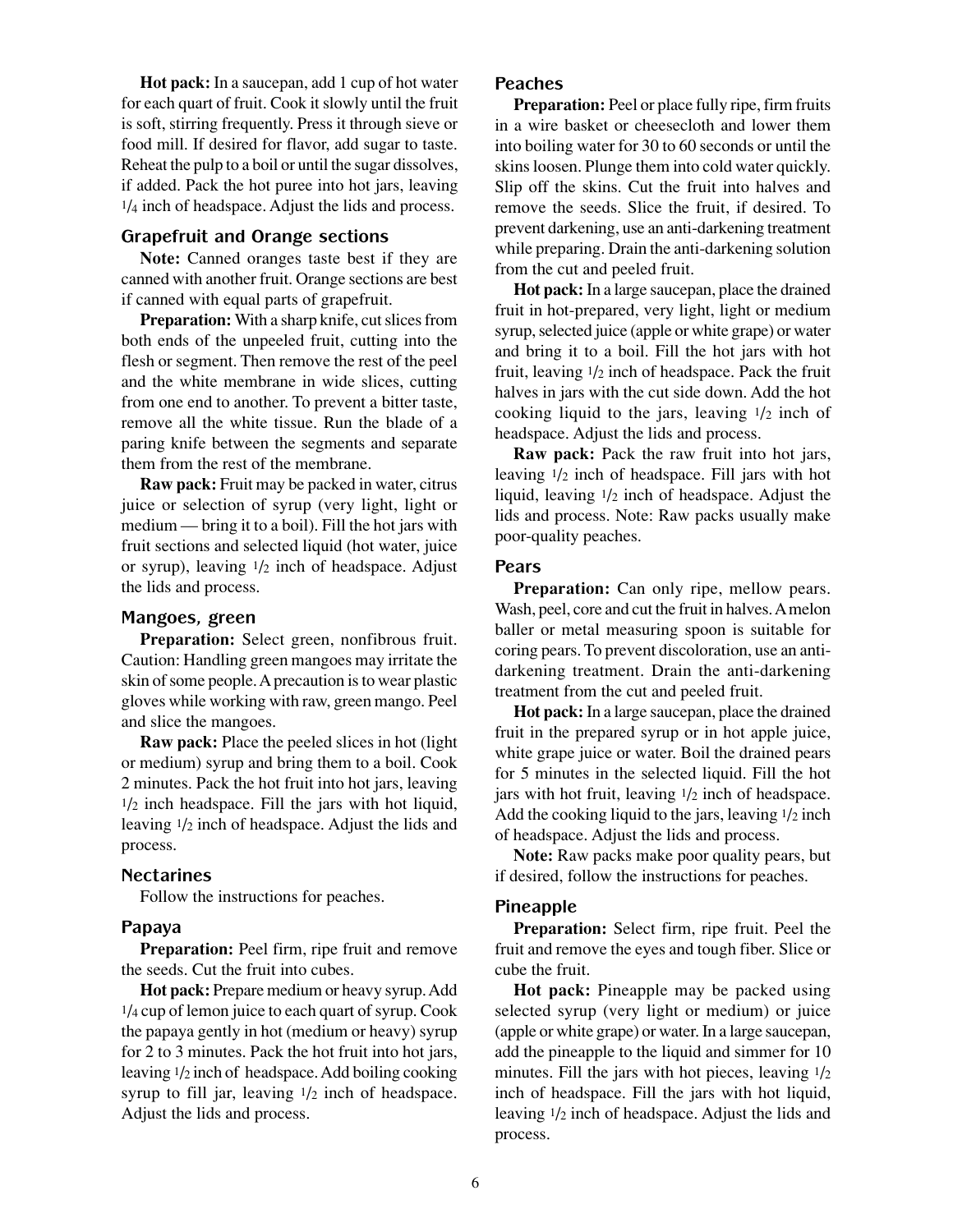#### **Plums**

**Preparation:** Select deep-colored, mature fruit of good eating quality. Remove the stems and wash the plums. To can them whole, prick the skin on two sides of each plum to prevent bursting. Freestone varieties may be halved and pitted.

**Hot pack:** Add the prepared plums to the prepared hot syrup (very light, light or medium) or water and boil for 2 minutes. Cover the saucepan and let the mixture stand for 20 to 30 minutes. Fill the hot jars with hot plums, leaving  $1/2$  inch of headspace. Add the cooking liquid, leaving 1/2 inch of headspace. Adjust the lids and process.

**Raw pack:** Pack raw plums firmly into hot jars, leaving  $1/2$  inch of headspace. Fill the jars with prepared syrup or hot water, leaving 1/2 of headspace. Adjust the lids and process.

#### **Rhubarb (stewed)**

**Preparation:** Select young, tender, wellcolored stalks. Remove the leaves. Wash the stalks and cut them into 1/2- to 1-inch pieces.

**Hot pack:** In a large saucepan, add  $1/2$  cup of sugar for each quart of rhubarb. Let the mixture stand until juice appears. Heat it gently to boiling. Fill hot jars with the rhubarb mixture without delay, leaving 1/2 inch of headspace. Adjust the lids and process.

## Preparing tomatoes and tomato products

Select only disease-free, preferably vineripened, firm tomatoes for canning. Caution: Do not can tomatoes from dead or frost-killed vines. Green tomatoes are more acidic than ripened produce and can be canned safely with any of the following recommendations.

**Acidification:** To ensure adequate and therefore safe acidity in whole, crushed or juiced tomatoes, add 2 tablespoons of bottled lemon juice or 1/2 teaspoon of citric acid per quart of tomatoes canned. For pints, use 1 tablespoon of bottled lemon juice or 1/4 teaspoon of citric acid. Add the acid directly to the jars before filling them with the tomato product.

#### **Tomato juice**

**Preparation:** Wash the tomatoes, remove the stems, and trim off the bruised or discolored portions.

**Hot pack:** To prevent the juice from separating, begin by quickly cutting about 1 pound of produce into quarters and putting them directly into a saucepan. Heat them immediately to boiling while crushing them. Continue to slowly add and crush freshly cut tomato quarters in the boiling mixture. Make sure the mixture boils constantly and vigorously while adding the remaining tomatoes. Simmer it for 5 minutes after adding all the pieces.

If you are not concerned about the juice separating after canning, you can instead slice or quarter the tomatoes into a large saucepan and crush, heat and simmer them for 5 minutes before juicing. Whatever method you use, press the heated juice from the tomato pieces through a sieve or food mill to remove skins and seeds. Add bottled lemon juice or citric acid to the hot jars as per the instructions above. Heat the juice again to boiling. If desired for flavoring, add 1 teaspoon of salt per quart or  $\frac{1}{2}$  teaspoon per pint to jars before filling. Fill the hot jars with hot tomato juice, leaving  $1/2$ inch of headspace. Adjust the lids and process.

#### **Tomatoes (crushed)**

**Preparation:** Wash the tomatoes and dip them in boiling water for 30 seconds or until the skins split. Immediately dip them in cold water, slip off the skins and remove the cores. Trim off any bruised or discolored portions and quarter the tomatoes.

**Hot pack:** Heat about 1 pound of the quarters quickly in a large pot, crushing them with a wooden mallet or spoon as you add them to the pot to draw juice. Continue heating the tomatoes, stirring them to prevent burning. When the tomatoes are boiling, gradually add the remaining quartered tomatoes, stirring constantly. (These tomatoes will not need to be crushed — they will soften with heating and stirring.) Continue the process of adding quartered tomatoes until all are added. Boil the mixture gently for 5 minutes. Add bottled lemon juice or citric acid to the hot prepared jars. If desired for flavoring, add 1 teaspoon of salt per quart or  $1/2$  teaspoon of salt per pint to the jars. Fill the hot jars immediately with hot tomatoes, leaving 1/2 inch of headspace. Adjust the lids and process.

#### **Tomato sauce (unseasoned)**

**Preparation and hot pack:** Prepare and press the tomatoes as for making tomato juice. After pressing the heated juice through a sieve to remove skins and seed, simmer the liquid in a largediameter saucepan until the juice reduces in liquid consistency to sauce. Boil it until the volume is reduced by about one-third for thin sauce or by one-half for thick sauce. Add bottled lemon juice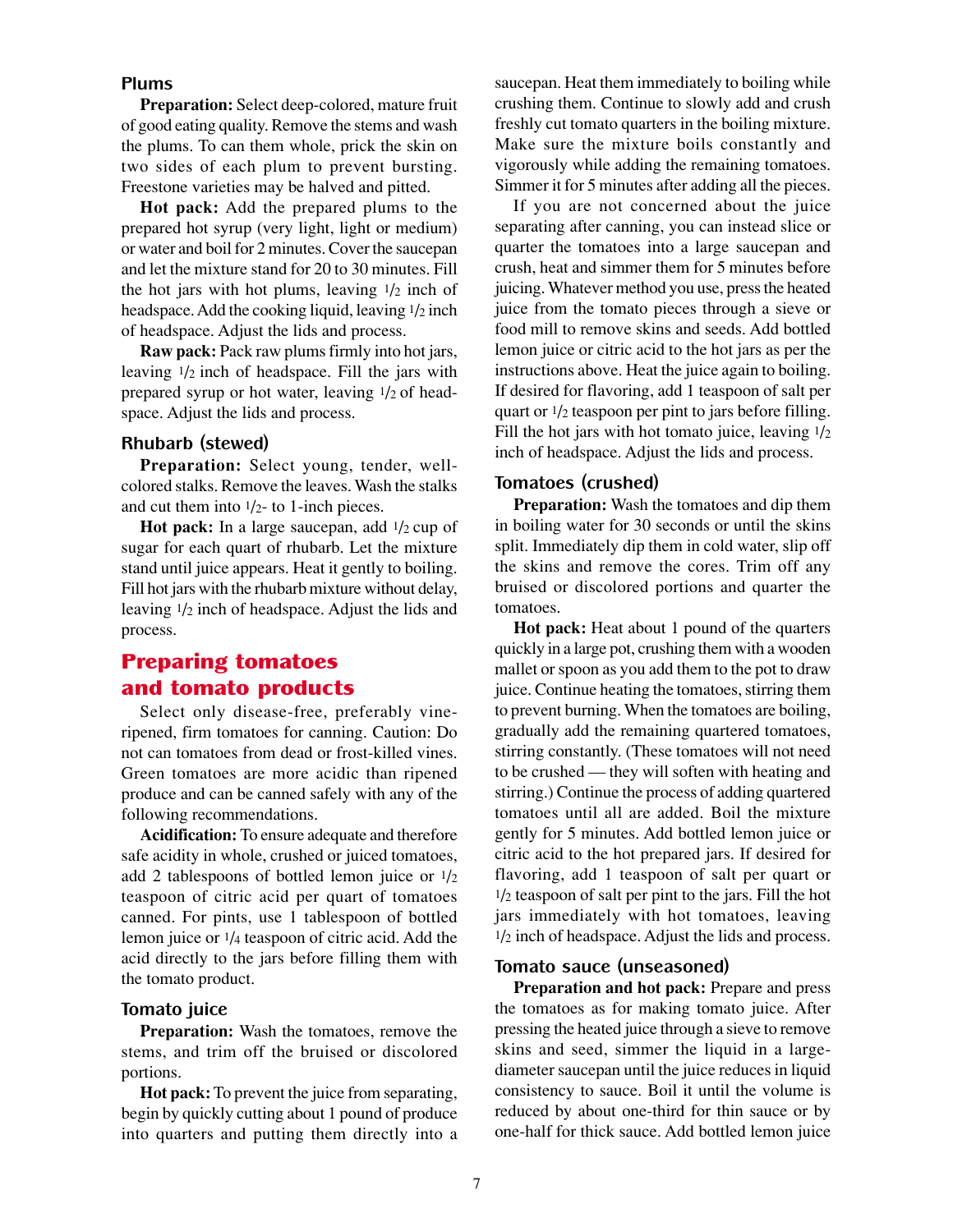or citric acid to the hot prepared jars. If desired for flavoring, add 1 teaspoon of salt per quart or  $1/2$ teaspoon per pint to the jars. Fill the hot jars with the tomato sauce mixture, leaving  $1/4$  inch of headspace. Adjust the lids and process.

## **Tomatoes (whole or halved) (no added liquid)**

**Preparation:** Wash the tomatoes and dip them in boiling water for 30 to 60 seconds, until the skins split. Immediately dip them in cold water, slip off the skins and remove the cores. Leave the peeled tomatoes whole or cut them in half.

**Raw pack:** Add bottled lemon juice or citric acid to the hot prepared jars. If desired for flavoring, add 1 teaspoon of salt per quart or  $1/2$ teaspoon salt per pint to the prepared jars. Fill the hot jars with raw tomatoes, pressing the tomatoes with a spatula or nonmetal spoon until the spaces between the tomatoes fill with juice. Leave  $1/2$  inch of headspace. Adjust the lids and process.

## **Tomatoes (whole or halved) (packed in tomato juice)**

**Preparation:** Wash the tomatoes. Dip them in boiling water for 30 to 60 seconds until the skins split. Immediately dip them in cold water, slip off the skins and remove the cores. Leave the peeled tomatoes whole or cut them in half. Add bottled lemon juice or citric acid to hot, prepared jars. If desired for flavoring, add 1 teaspoon of salt per quart or  $1/2$  teaspoon of salt per pint to the hot prepared jars.

**Raw pack:** Heat the prepared tomato juice in a saucepan (see instructions for making tomato juice). Pack raw tomatoes in hot prepared jars, leaving  $1/2$  inch of headspace. Continue filling the jars with hot tomato juice, leaving  $1/2$  inch of headspace. Adjust the lids and process.

**Hot pack:** Put the tomatoes in a large saucepan and add enough prepared tomato juice (see

previous instructions for making tomato juice) to cover them. Boil the tomatoes and juice gently for 5 minutes. Fill the hot prepared jars with tomato pieces, leaving 1/2 inch of headspace. Add hot tomato juice to the jars to cover the tomatoes, leaving 1/2 inch of headspace. Adjust the lids and process.

## **Tomatoes (whole or halved) (packed in water)**

**Preparation:** Wash the tomatoes and dip them in boiling water for 30 to 60 seconds until the skins split. Immediately dip them in cold water, slip off the skins and remove the cores. Leave the peeled tomatoes whole or cut them in half. Add bottled lemon juice or citric acid to the hot prepared jars. If desired for flavoring, add 1 teaspoon of salt per quart or  $1/2$  teaspoon of salt per pint to the hot prepared jars.

**Raw pack:** Heat the water for packing to a boil. Pack the prepared tomatoes into the hot jars. Leave  $1/2$  inch of headspace. Add boiling water to leave 1/2 inch of headspace. Adjust the lids and process.

**Hot pack:** Place the skinned and prepared tomatoes in a saucepan and cover them with water. Bring it to a boil and boil gently for 5 minutes. Pack the hot tomatoes into jars leaving  $1/2$  inch of headspace. Fill them with cooking liquid, to  $1/2$  inch of headspace. Adjust the lids and process.

## For more information

- *Complete Guide to Home Canning,* 1994. U.S. Department of Agriculture. Based on research at the Extension Service Center for Excellence in Home Food Preservation, Pennsylvania State University.
- *So Easy to Preserve.* 1999. Andress. E.A., and Harrison, J.A. Cooperative Extension Service. The University of Georgia/Athens. College of Family and Consumer Sciences, College of Agricultural and Environmental Sciences.